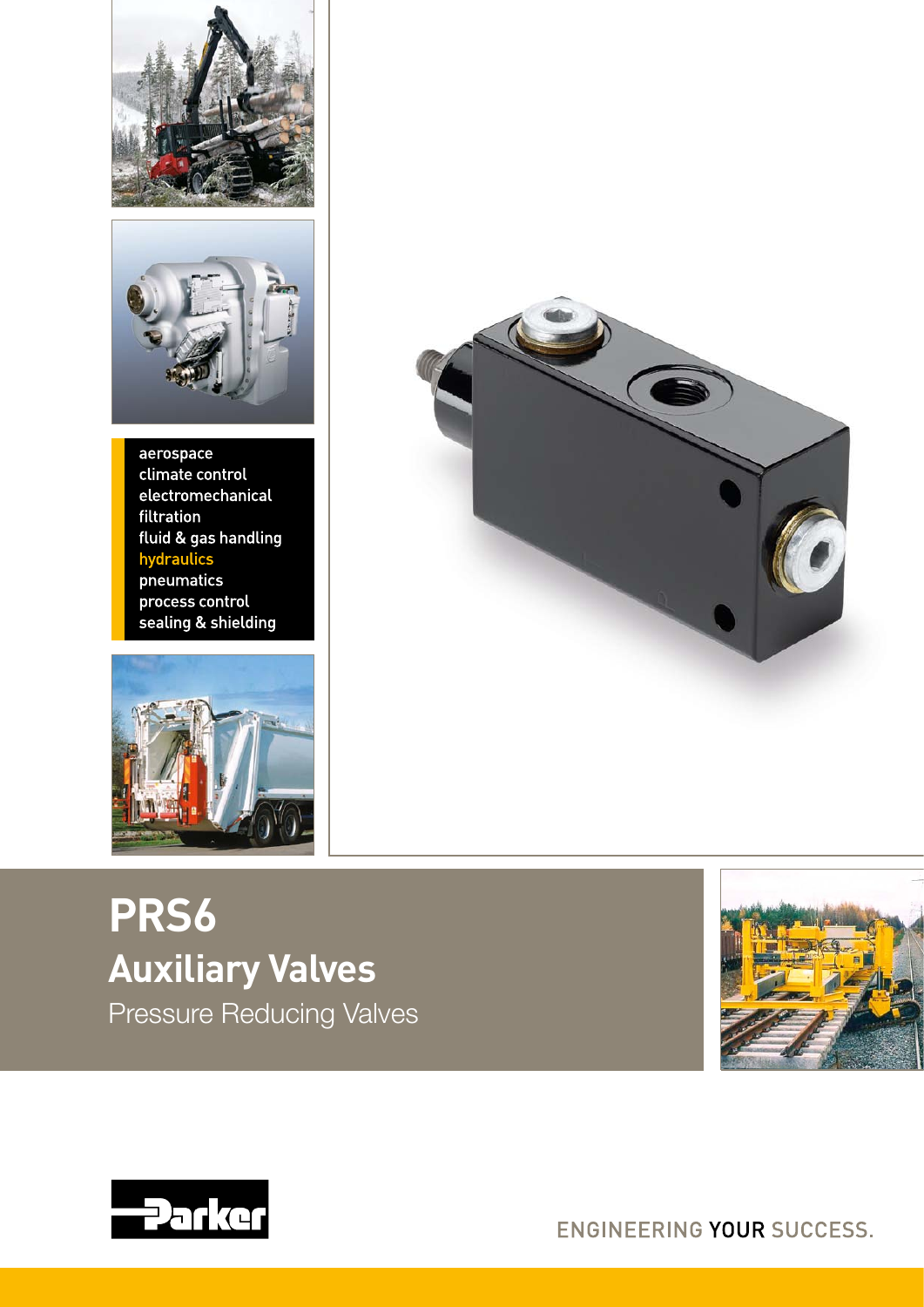Subject to alteration without prior notice. The curves and diagrams in this catalogue are typical examples only. While the contents of the catalogue are updated continuously, the validity of the information given should always be confirmed. For more detailed information, please contact Parker.

# WARNING – USER RESPONSIBILITY

#### **FAILURE OR IMPROPER SELECTION OR IMPROPER USE OF THE PRODUCTS DESCRIBED HEREIN OR RELATED ITEMS CAN CAUSE DEATH, PERSONAL INJURY AND PROPERTY DAMAGE.**

This document and other information from Parker-Hannifin Corporation, its subsidiaries and authorized distributors provide product or system options for further investigation by users having technical expertise.

The user, through its own analysis and testing, is solely responsible for making the final selection of the system and components and assuring that all performance, endurance, maintenance, safety and warning requirements of the application are met. The user must analyze all aspects of the application, follow applicable industry standards, and follow the information concerning the product in the current product catalog and in any other materials provided from Parker or its subsidiaries or authorized distributors.

To the extent that Parker or its subsidiaries or authorized distributors provide component or system options based upon data or specifications provided by the user, the user is responsible for determining that such data and specifications are suitable and sufficient for all applications and reasonably foreseeable uses of the components or systems.

## Offer of Sale

Please contact your Parker representation for a detailed "Offer of Sale".

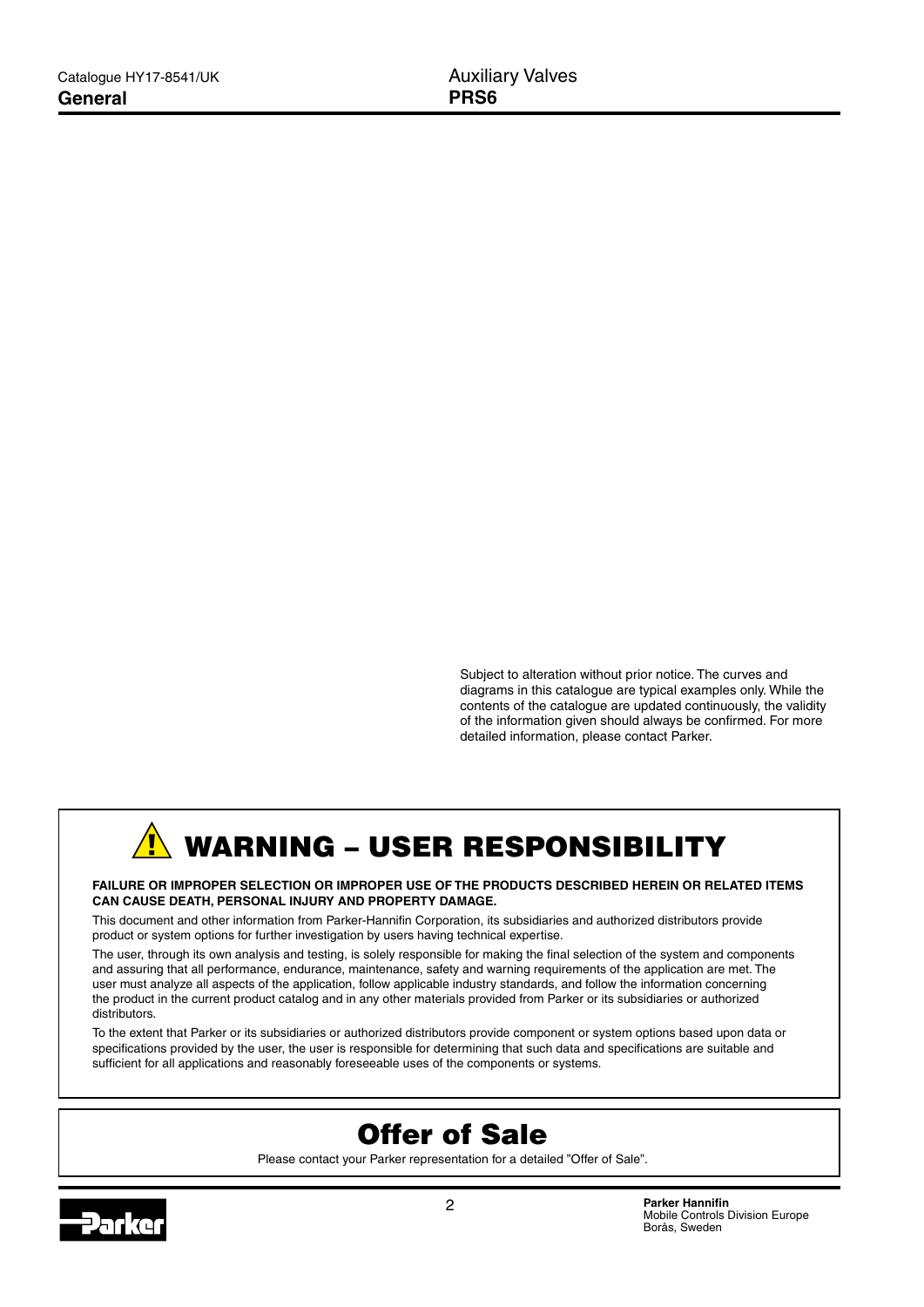

### **Applications**

The PRS6 is a three-way pressure reducing valve that has been developed to give reduced pressure in a particular part of a hydraulic system. The valve maintains the secondary pressure setting constantly, regardless of pressure variations on the primary side. A common application is in pilot circuits in hydraulic and electrohydraulic servo systems, where the pressure is taken from the main system and reduced by the PRS6 to a level that is suitable for the pilot circuit.

## **Construction and function**

The valve housing is manufactured from continuously-cast grey iron and contains a precision-ground spool. To keep oil consumption at a low level, the spool has positive overlapping. This gives a certain difference in secondary pressure at different flow take-off rates. For this reason, the valve setting should be made with the desired flow rate passing through the valve. When a high primary pressure is reduced to a low secondary pressure (pressure differential over 150 bar), pressure reduction should be effected in two stages using two PRS6 valves connected in series.

### **Advantages**

- Compact and easy to install.
- • Easy to adjust within respective pressure range.
- Can be factory-set and sealed to prevent unauthorized pressure changing.
- Highly suited for use as a reducing valve in pilot circuits where the pilot pressure is taken from the main circuit.
- Withstands high pressure shocks in the tank connection.

### **Optional equipment**

Numerous other options are available for the PRS6. For further information, please contact your Parker representative.

- • Spool for two-way function.
- Hand wheel for easy changing of pressure setting.
- • Flanged version of PRS6 for flanging directly to, e.g. a valve block.
- Adjuster device for external control of secondary pressure by means of a pilot pressure.

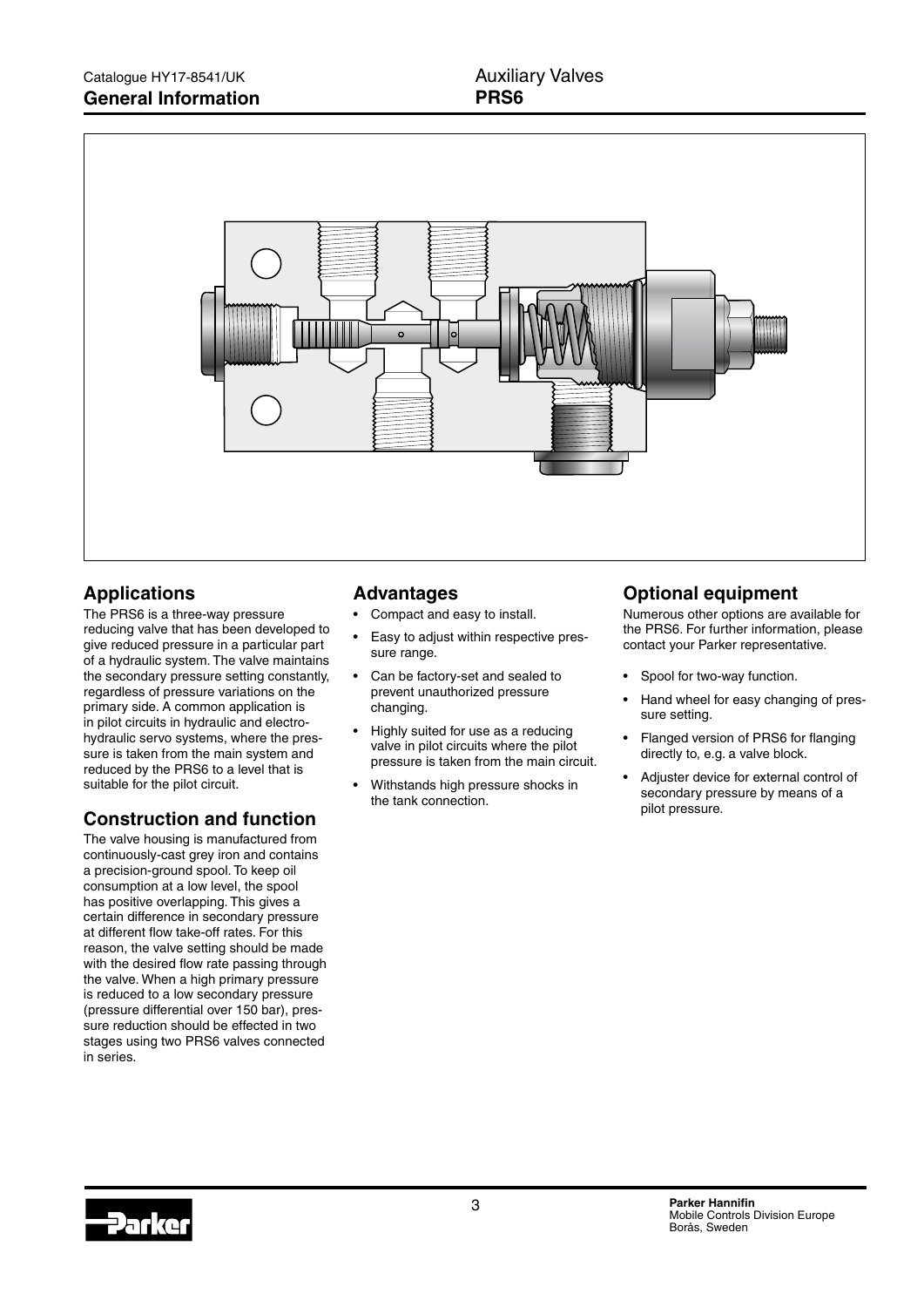#### **Possible pressure setting ranges**

(applicable range will depend on pressure setting you specify) Secondary pressure

4-10 bar 11-20 bar 21-30 bar 31-45 bar 46-150 bar 150 bar to any value below 250 bar.

#### **Primary pressure**

Max. 250 bar

#### **Tank pressure**

Max. 250 bar in pressure shocks.

#### **Recommended reduction**

(differential between primary and secondary pressure) Max. 150 bar

#### **Pressure-setting flow rate**

Pressure should be set with desired flow rate (l/min) flowing through the valve.

#### **Recommended flow rate**

Max. 30 l/min depending on secondary pressure. See diagram.

#### **Connections**

All connections are available in two versions:

- G1/4 (BSP pipe thread) for flat seal (type Tredo) according to ISO 228/1.

- 9/16-18 UNF-2B for O-ring seal according to SAE J1926/1.

#### **Leakage**

Connection P to connection T max. 0.15 l/min at pressure differential of 100 bar and oil viscosity of 30 mm/s2.

#### **Weight**

Approx. 1.0 kg

### **Hydraulic fluids**

Best performance is obtained using mineral-base oil of high quality and cleanness in the hydraulic system.

HLP hydraulic fluids (DIN 51524), automatic-gearbox oil type A and API CD engine oils can be used. If in doubt, please contact Parker for further information.

For best function, oil viscosity should be between 15 and 45 mm/s2 (cSt).

#### **Filtration**

Filtration should be arranged so that Target Contamination Class 18/16/13 according to ISO 4406 is not exceeded.

#### **Temperature**

Temperature range, fluid:  $-20 °C$  to + 70 °C Temperature range, ambient: -40 °C to +70 °C Temperature-shock resistance: max. 100 °C/second

#### **General**

Technical data in this catalogue is applicable using mineral base oil according to DIN 51524 at a viscosity of 30 mm2/s and temperature of 50 °C.





*Pressure reducing characteristic for PRS6*



**Functional symbol for PRS6** 

### Auxiliary Valves **PRS6**

20 40  $60$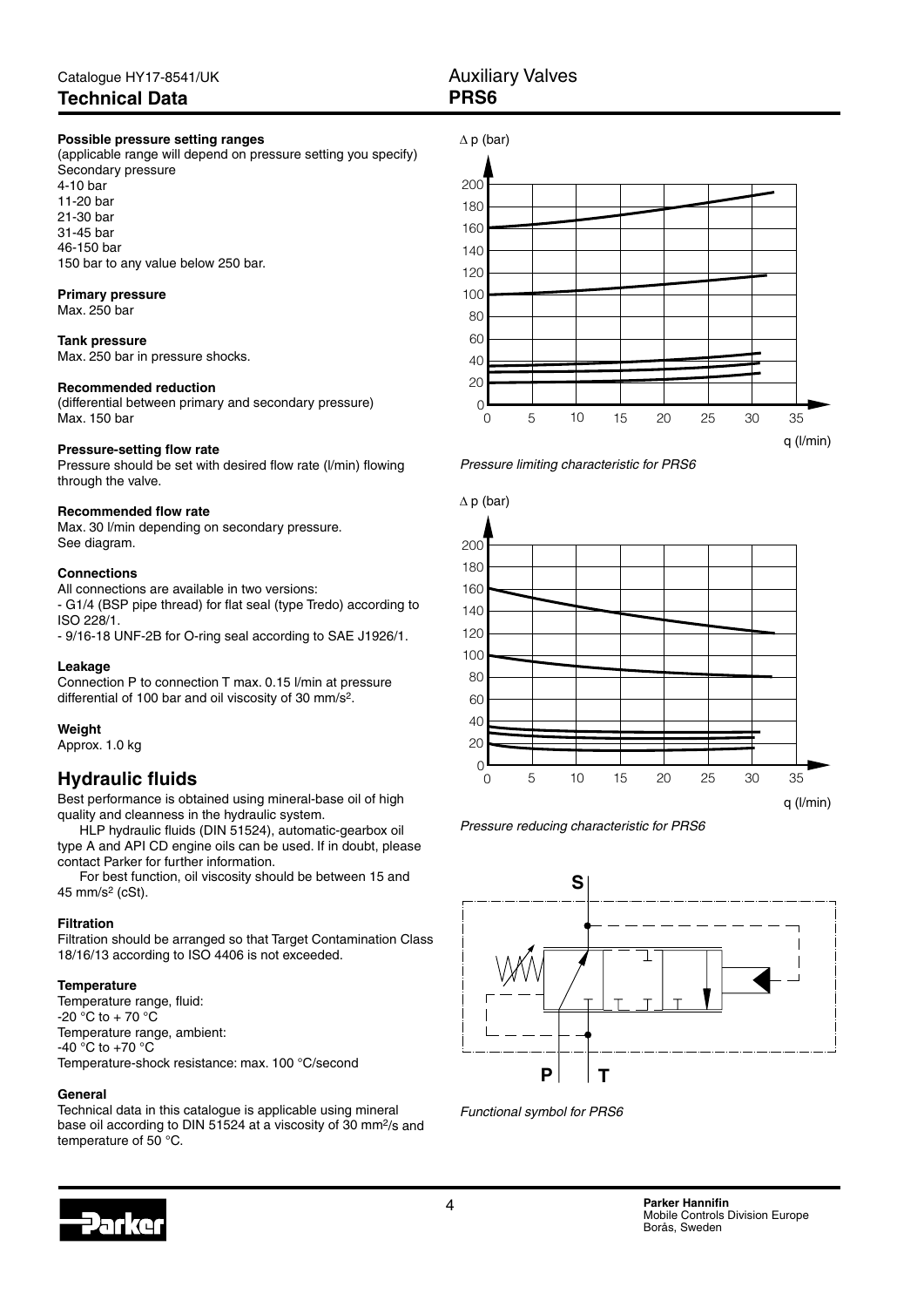

**Parker**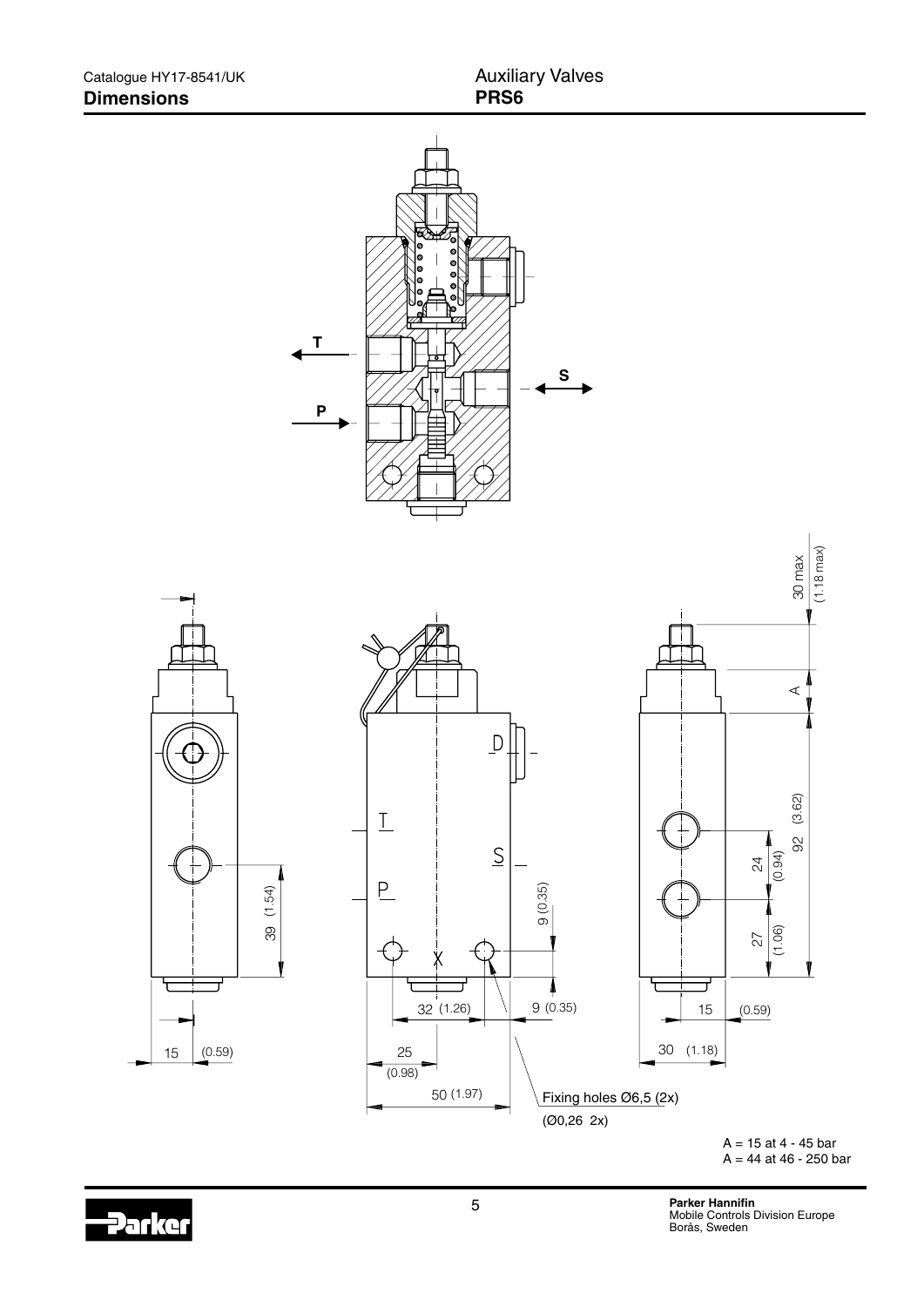#### **Please use ordering-code system in chart below to specify your PRS6 valve.**

The ordering numbers in the table below apply to certain standard settings (please cross-reference with ordering-code system chart) and can be used directly when ordering.

| Code           | <b>Ordering number</b> |
|----------------|------------------------|
| PRS6G-10-01-O  | 8234 8906 35           |
| PRS6G-20-01-O  | 8234 8906 25           |
| PRS6G-30-01-O  | 8234 8906 33           |
| PRS6G-40-01-O  | 8234 8906 34           |
| PRS6G-100-01-O | 8234 8907 08           |

## **Ordering code**



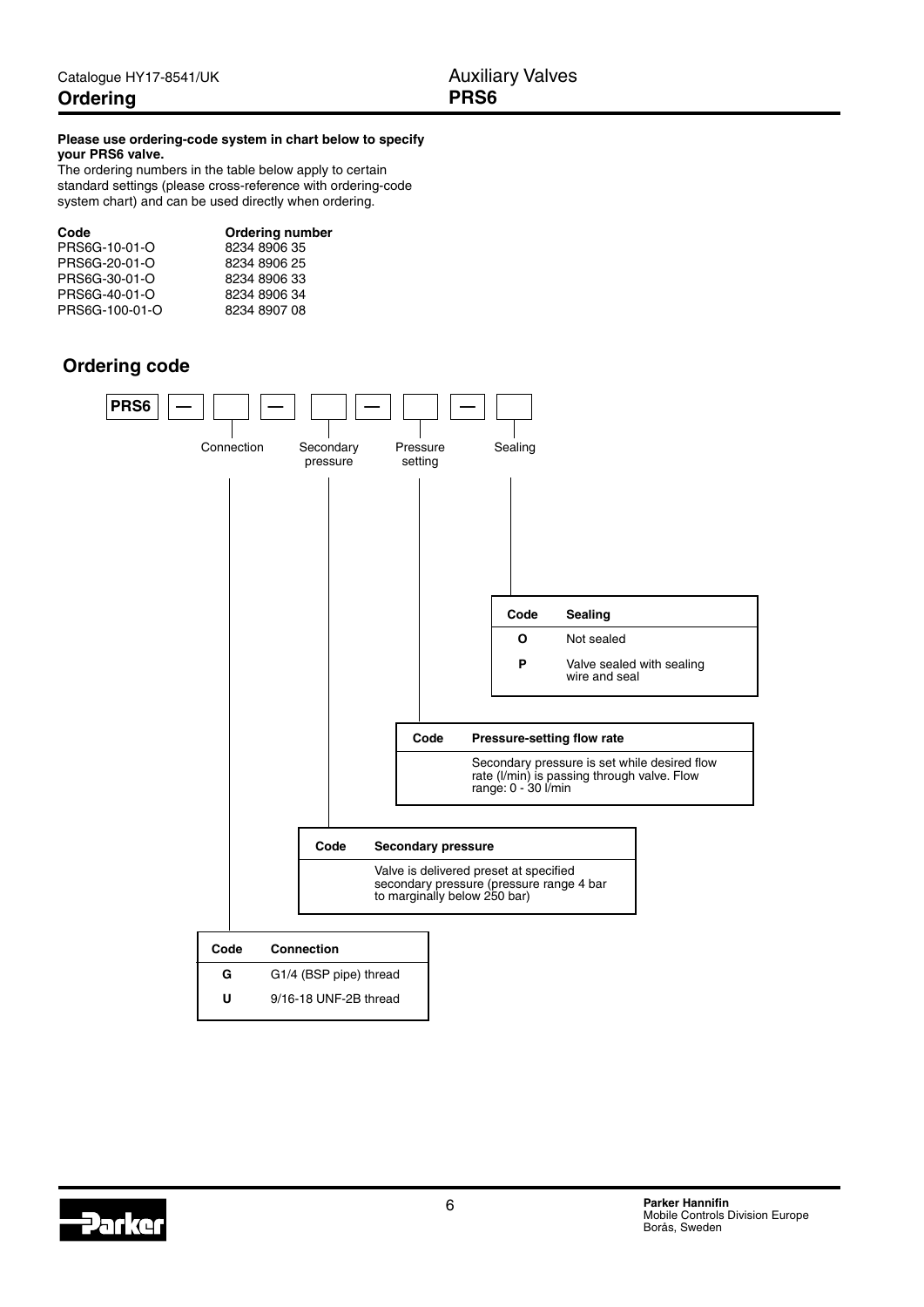